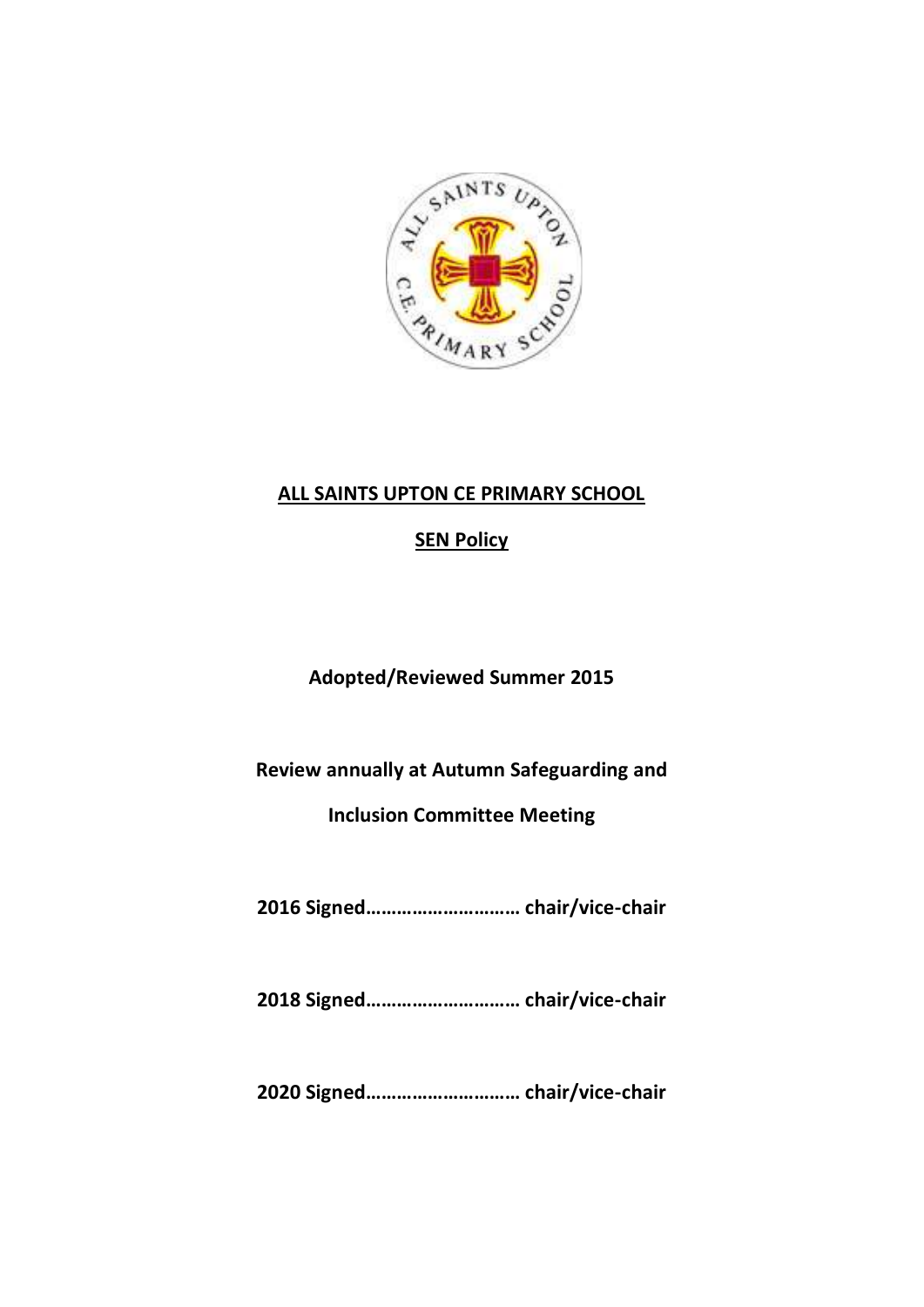

### **All Saints Upton C.E. Primary School: S.E.N.Policy.**

**This policy was reviewed in the summer of 2015 and is based on the new "Draft Code of Practise" published in April 2014.**

**At All Saints Upton C.E. Primary School we encourage and enjoy achievement together in a stimulating and safe environment. We acknowledge effort, celebrate achievement and value the work and effort of all our pupils. We set standards and raise expectations in an environment where every child can value their work and be proud of their achievements.**

**In the new draft code special educational needs (SEND) is defined as a :**

**"child or young person who has a learning difficulty or disability if he or she :**

- **has a significantly greater difficulty in learning than the majority of others of the same age, or**
- **has a disability which prevents or hinders him or her from making use of educational facilities of a kind generally provided for others of the same age in mainstream schools or mainstream post 16- institutions".**

### **Accessibility at All Saints Upton C.E. Primary School:**

At All Saints Upton C.E. Primary School we make sure that a child with SEND receives the support they need. Following the code of practice we help children with SEND:

**"…engage in the activities of school alongside pupils who do not have SEN."**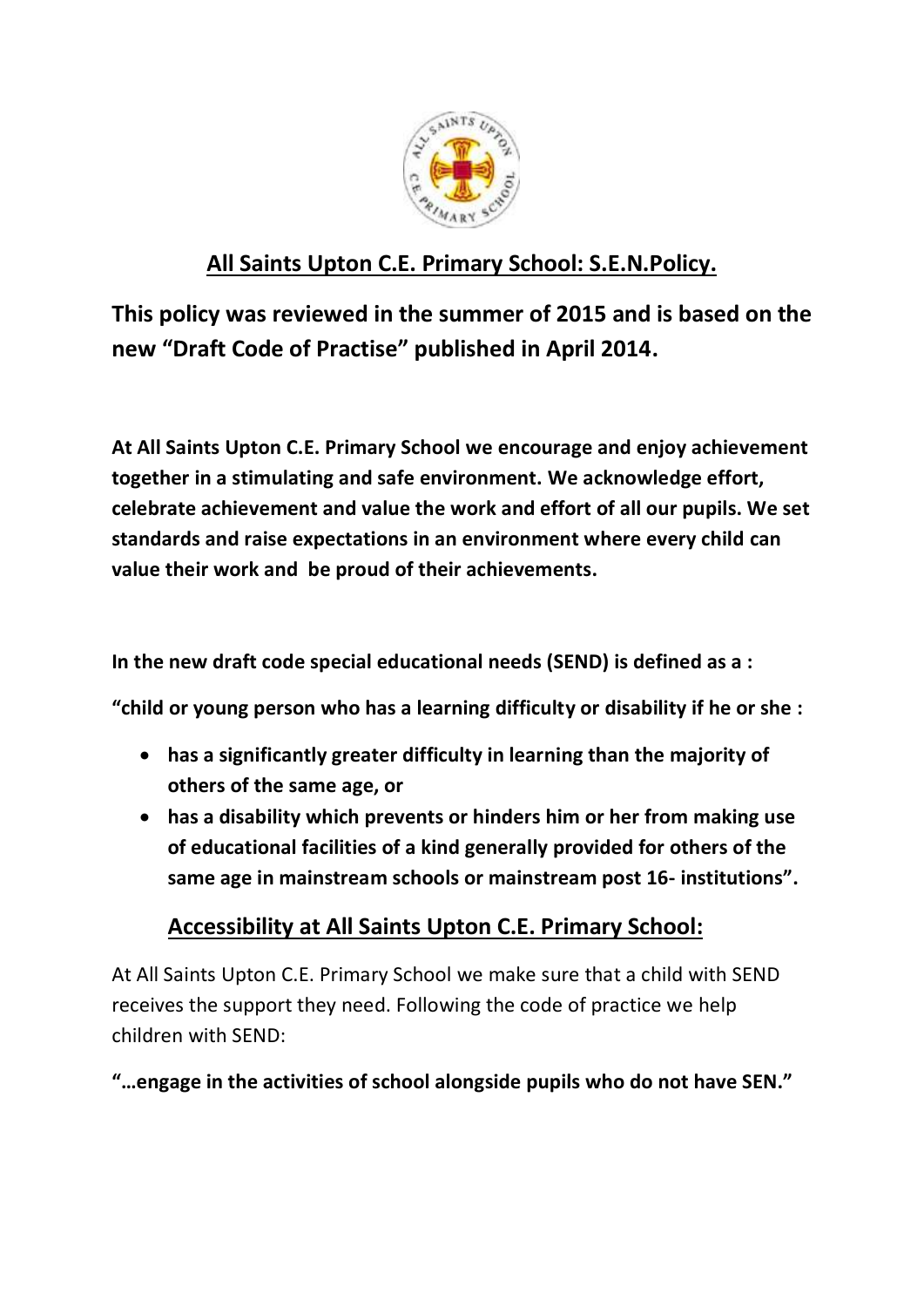All saints Upton is a new school building. It shares the site with Upton Pre School which offers families a "Breakfast" and "After School Club" and Upton Children's centre which is open during the school holidays. All classrooms open out on to the playground facilitating easy access both into and out of the school building. We have 3 "disabled" toilets: by the main reception and office, beside the school hall and within the EYFS setting. We have extensive grounds comprising of a small wooded area currently under development, two playing fields, each with its own "trim trail", and two separate playgrounds for both Key Stage 1 and Key Stage 2 which we are currently looking to further enhance with additional play equipment and seating areas. Adjoining each "pair" of key stage 1 classrooms we have 3 small rooms used for short small group interventions, therapy sessions from e.g. S.L.T. and 1:1 counselling outside the classroom. In addition we have access to a "meeting room" for multi professional meetings and SEN reviews, private discussions with families and training sessions for staff, plus a "medical room" which is used to complete medical reviews. We also have a room designated for intervention groups to build emotional resilience.

### **Identification of SEND:**

**The draft Code of Practice outlines 4 broad areas of need in SEND:**

- **Communication and interaction (speech, language and communication needs –SCLN)**
- **Cognition and learning ( where learning occurs at a slower pace than the child's peers)**
- **Social, emotional and mental health difficulties**
- **Sensory and/physical needs**

Before transition to our school we meet with parents to talk about any concerns they may have. We will also discuss to their child's previous setting with regards to possible SEND needs, so that we can use any relevant and up to date information available, to identify the type of support their child will need in our school.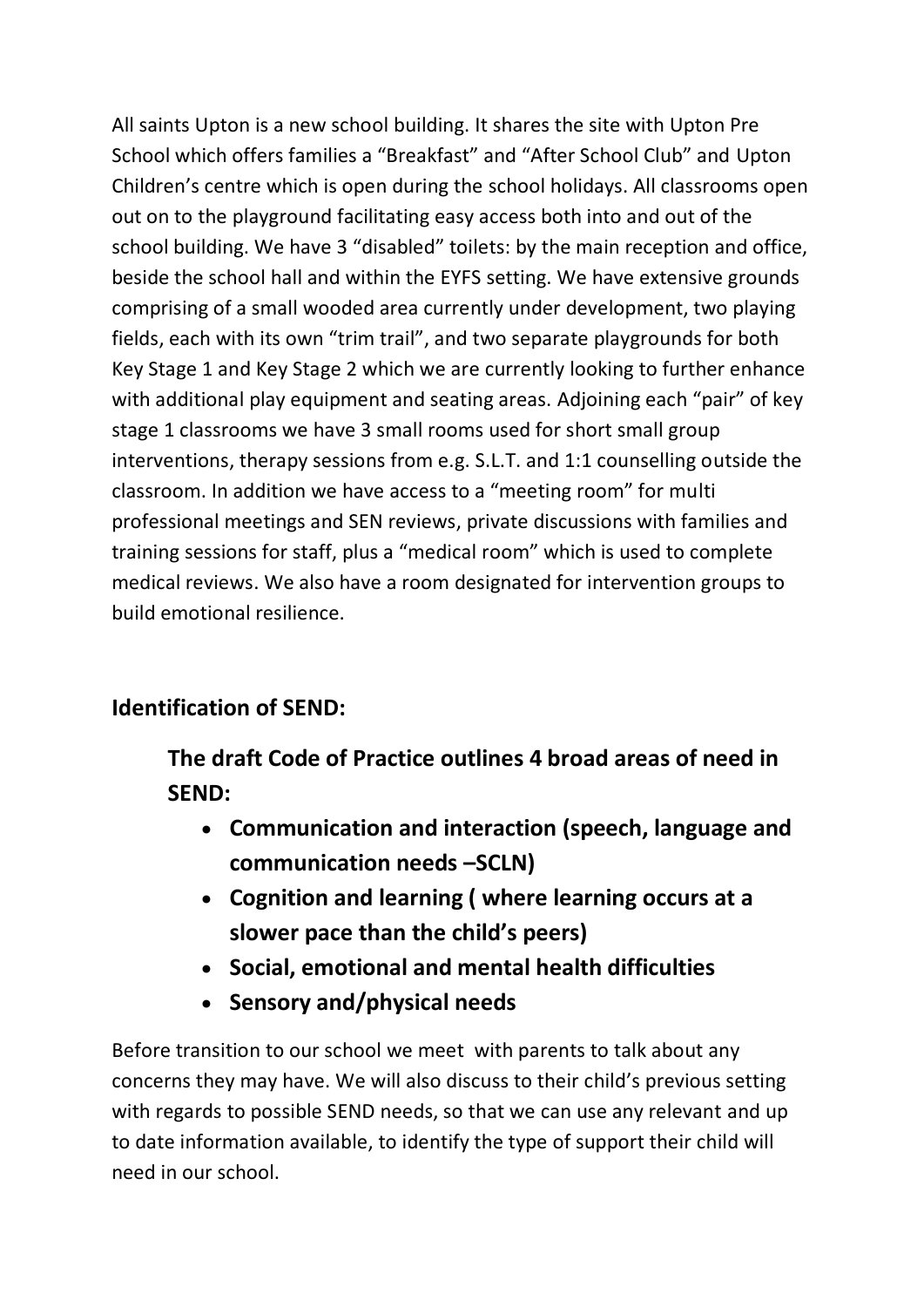As stated in the draft code of practice:

### **"Consideration of whether special educational provision is required should start with the desired outcomes, including the expected progress and attainment and the views and wishes of the pupil and their parents."**

If parents tell us that they think their child has additional needs or SEND, we will discuss this with them and carry out assessments. We will share what we find and agree next steps about how we can support their child.

If a child does not appear to be making the same level of progress as other children of their age, after consulting with parents, we will offer targeted support and accompanying resources and information so that parents can also be involved in the practise of small interventions to help support their child at home. If after a further period of consolidation and assessments school still have concerns, we may, with parental permission, also seek advice from other professionals from the Local Authority to help identify possible barriers to their child's learning. Parents and carers as well as the child, will be involved at all stages. In the draft code of practice this is referred to as a four part cycle: "**assess, plan, do and review".** A record of the outcomes, action and support agreed to through discussion, will be given to the family, as well as appropriate school staff.

When we are assessing SEND, we discuss with the family if their child's understanding and behaviour are the same at school and at home. We will always work with the family so that we can all help the child in the same way and provide a consistent approach.

Sometimes school will write a "Pupil Support Plan" (I.E.P.) or an individual behaviour plan (I.B.P.) with pupils and parents/carers. These are to help target a small number of "learning steps" which we can then measure in school over the period of 6-12 weeks. In addition we may also draw up a "person centred plan" in which we collect all the information about your child to make sure we identify all their strengths as well as all the areas we need to focus on together. You and your child will be at the centre of these plans and involved at all times.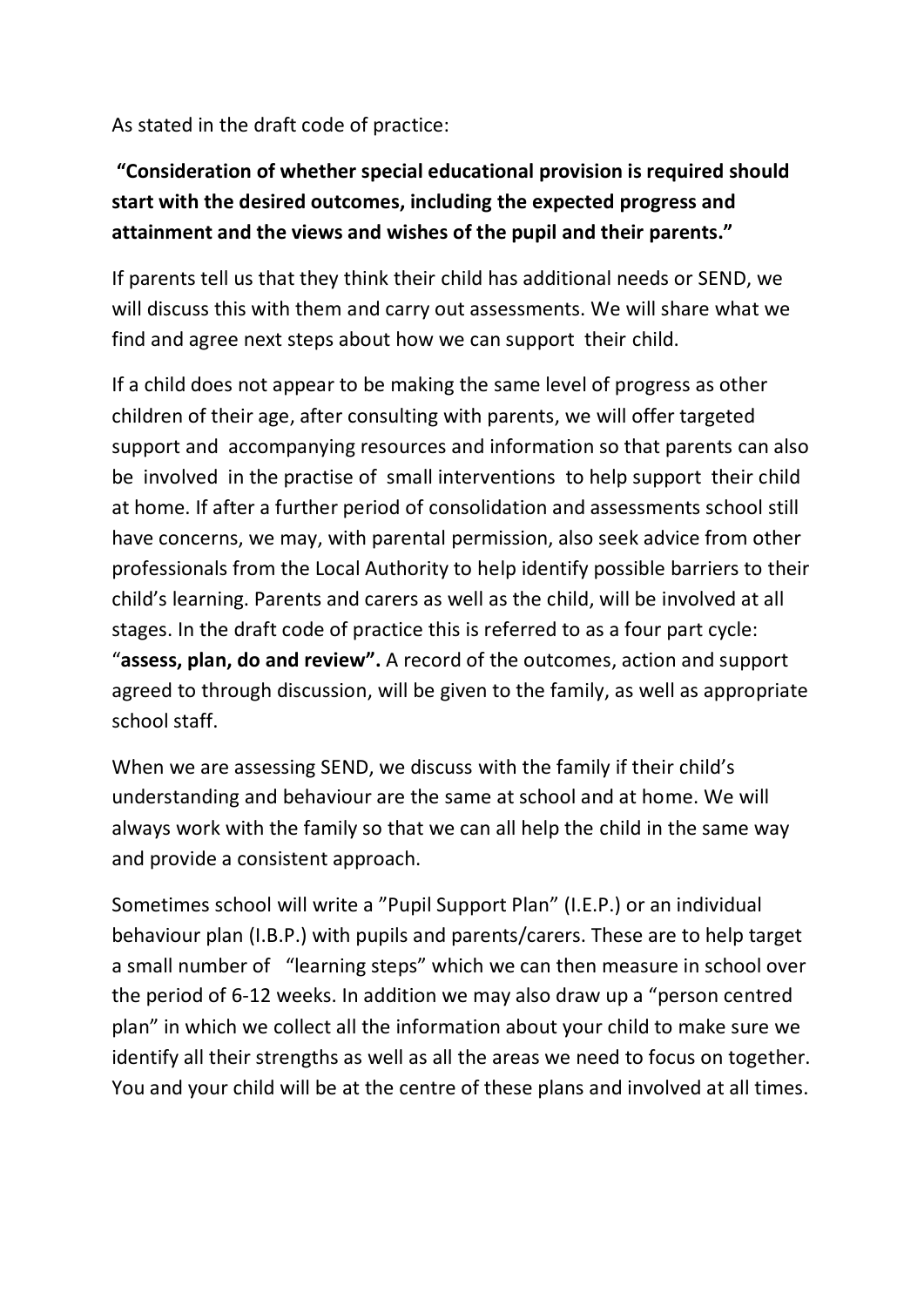### **Education, Health and Care Plans ( EHC plans):**

The guidance in the new draft code of practice for SEN states that:

**"The majority of children and young people with SEN or disabilities will have their needs met within local mainstream and early years settings … Some children and young people may require an EHC needs assessment in order for the local authority to decide whether it is necessary for it to make provision in accordance with an EHC plan."**

These plans will be drawn up if the child's needs :

#### "**cannot reasonably be provided from within the resources normally available to mainstream early years providers, schools and post - 16 institutions."**

As is stated in the new draft code an EHC plan will only be necessary for a very small number of pupils. Assessments, identification of barriers to learning, planned interventions and reviews, assessments by outside agencies will all form part of a body of evidence to demonstrate an EHC assessment is necessary

The local authority decides whether or not to proceed with an EHC assessment and must inform the family of their decision within a maximum of six weeks from receiving a request. In the event of the local authority deciding against the need for an EHC plan they must inform all parties involved and give their reasons for their conclusions.

If an EHC plan is created by the local authority to support a child:

#### **"Decisions about the content of EHC plans should be made openly and collaboratively with parents, children and young people".**

The focus of the plans will be on education and training, health and care outcomes that will: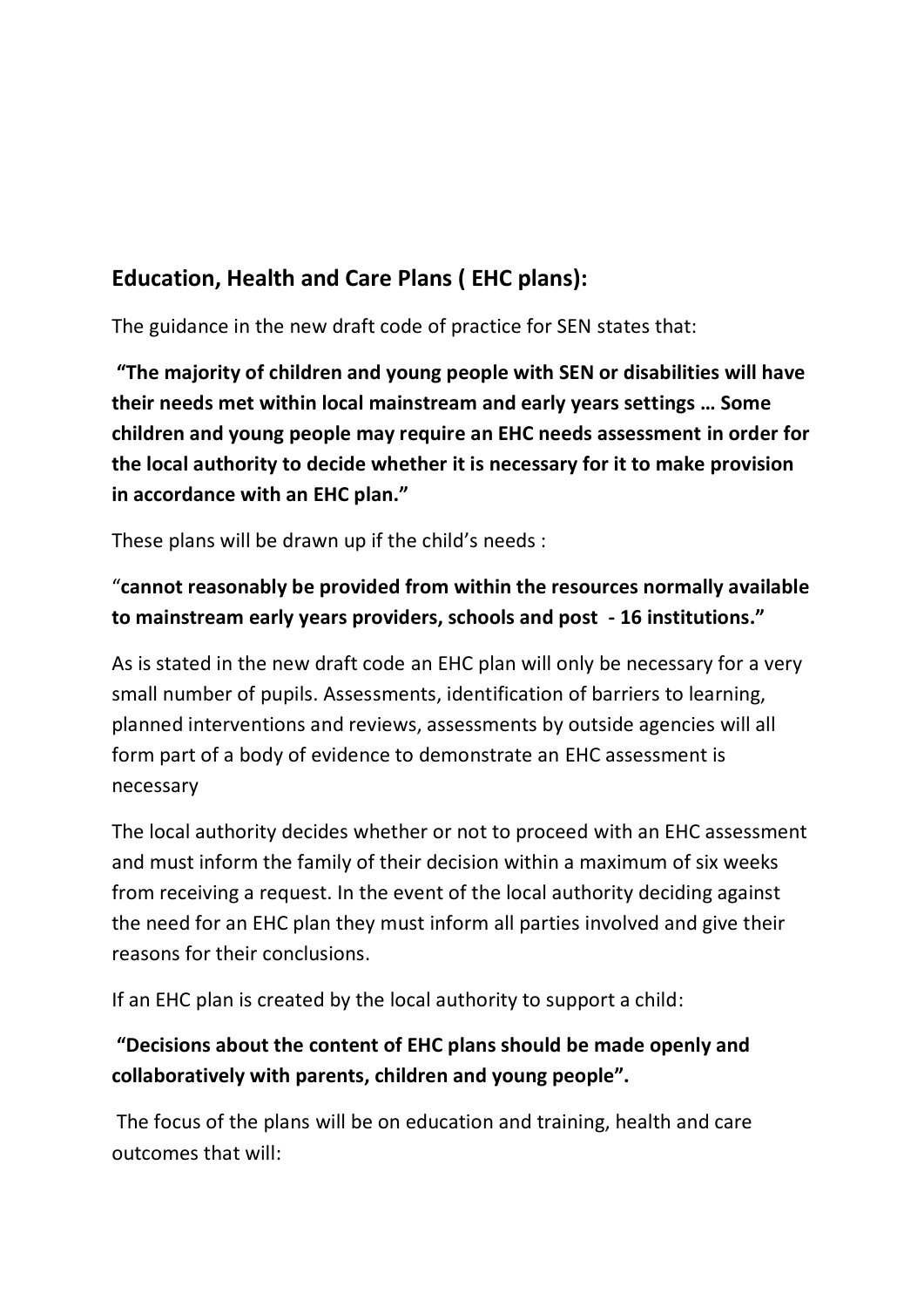**"enable children and young people to progress in their learning, and as they get older, to be well prepared for adulthood.**

See Appendizx 1 for more information re EHC plans.

### **Extra support we can bring in to school to help us meet SEND:**

We have support from specialist teachers/support staff to help children at our school access the curriculum, and additional input for specific needs e.g. speech, language and communication, behaviour related difficulties, autism spectrum conditions, moderate/severe learning difficulties and physical disability.

We have access to extra advice and support from the local authority which provides a wide range of services e.g. outreach teachers to observe and help plan interventions, behaviour specialists and educational psychologists.

We access support from: occupational therapy, physiotherapy and speech and language therapy through a referral, if a child needs this input, and specific resources.

When a number of support agencies are involved with a child we will hold "multi-professional" meetings so that both the parent/carer and child can be involved in discussions about their support needs. At these meetings we will discuss:

What supports are being used?

What targets do we have to measure effective learning?

Set a review date to explore how well the pupil is doing. This will follow the : **"assess, plan, do, review"** model from the code of practice already alluded to in this policy.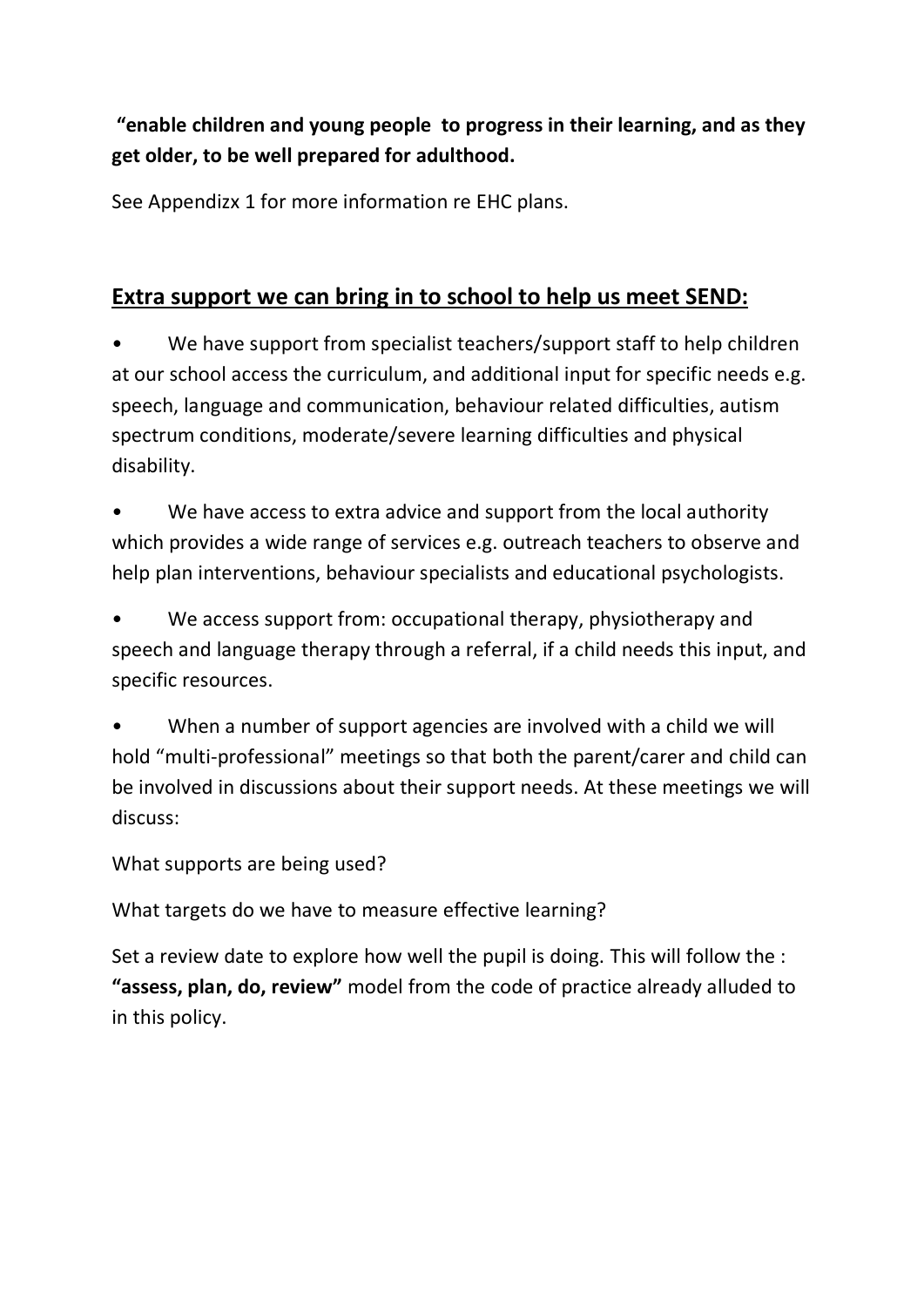# **How we provide access to a supportive environment to help children with SEND:**

We aim to provide a stimulating and supportive learning environment for all our children, providing a variety of resources to support every child's learning. We tailor our support for a child with SEND to ensure that we have appropriate resources in place. We follow the code of practice to ensure we provide high quality teaching, differentiated for individual pupils, (which is the first step in responding to pupils who may have SEN). We use assessments, effective teaching approaches, appropriate equipment, strategies and interventions in order to support a child's progress.

Resources we have used recently are:

- 1. individual workstations
- 2. use of "sit and move" cushions
- 3. "ear defenders" to aid concentration.
- 4. "time out" areas where for a short time, a child who is having difficulty settling /sustaining an activity can withdraw and refocus/calm
- 5. use of "posture packs" to encourage a good writing/reading posture
- 6. "Irlen overlays" to help children with visual perception/disturbance difficulties to be able to read more comfortably
- 7. "Comic strip conversations" to help children with communication difficulties to talk about worries/upsets
- 8. Lunchtime club to help children who have difficulties managing their behaviour in the playground.
- 9. Visual timetables to help children understand and prepare for the many different activities and transitions during a school day
- 10.Prompt cards, task planners and symbols to help a child with organisational difficulties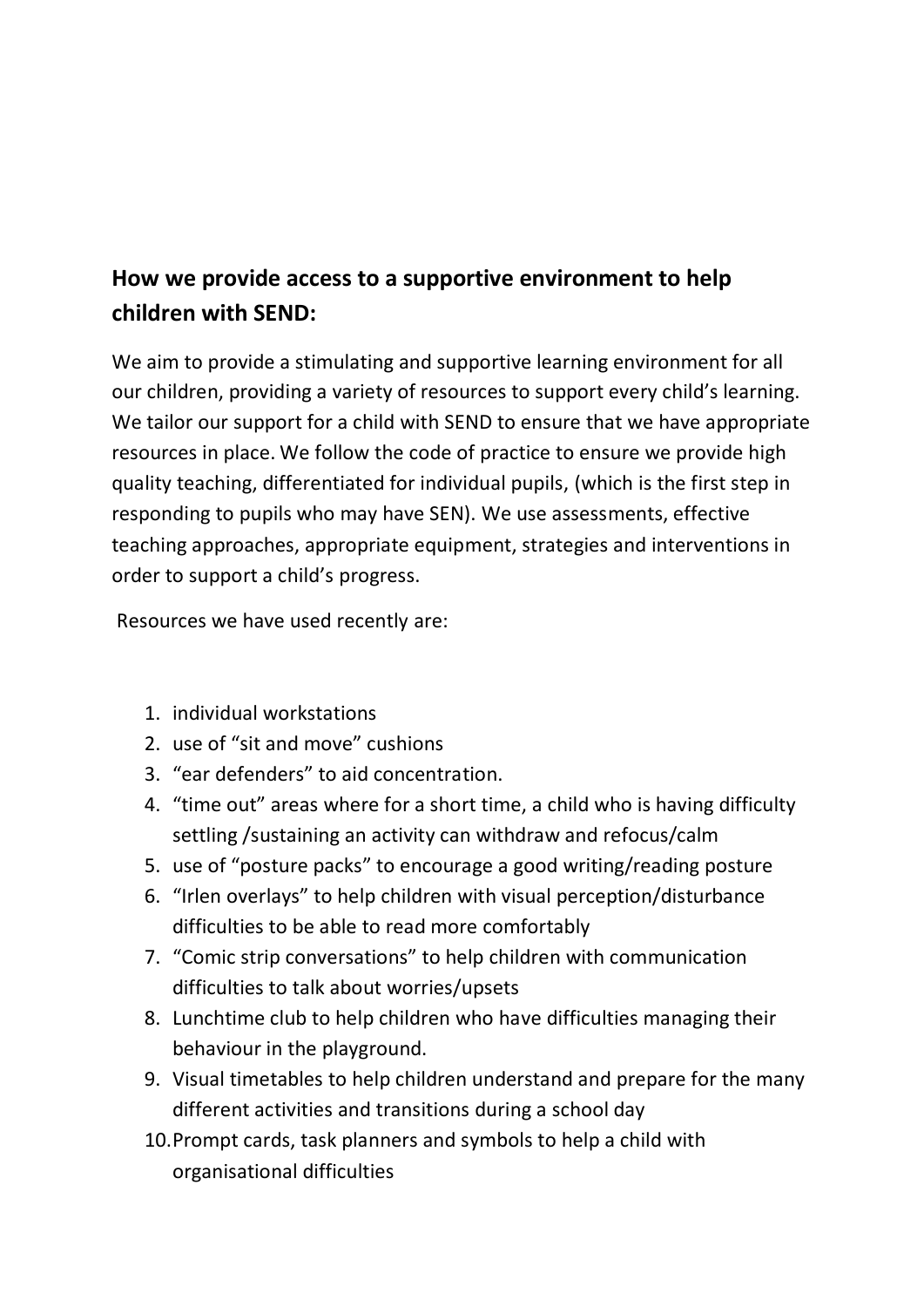- 11. ICT resources such as lap tops/ I Pads.
- 12."Social stories" to help explain difficult situations to a child and for them to learn strategies to help them understand and interpret it.
- 13.Speech recorders "Talking Tins" to help children with word finding/ memory recall difficulties.

## **Strategies/programmes/resources available to support speech and language and communication including social skills:**

- 1. Interventions from the Speech and Language Therapist delivering therapy in school.
- 2. Reinforcement of SLT intervention by daily practise with the child in class.
- 3. Support from the teaching assistant within the class to embed the SLT intervention plan.
- 4. We use a range of language resources and programme materials from which to draw on.
- 5. Use of visual timetables for children who need to know the structure of the school day and be able to anticipate "what comes next" in school.
- 6. For children with social and communication difficulties we use "choice cards" to build in rewards for the completion of tasks. Similarly for children who do not understand social rules and structures both within the classroom as well as in the playground, "social stories" are written, to help make the rules explicit.
- 7. The use of workstations for children needing a more individual space in which to work can be created to help with concentration, and "time out" periods in which to regain calm before returning to the class, are all used to good effect.
- 8. We are well supported by outreach teachers from "Brookfields" school who regularly come in to observe, advise, and help draw up action plans with staff and family for children with social communication difficulties. They meet with parents and teachers to discuss any concerns and offer advice and support to ensure that good provision and planning are made for the child. If we have concerns about a child's language and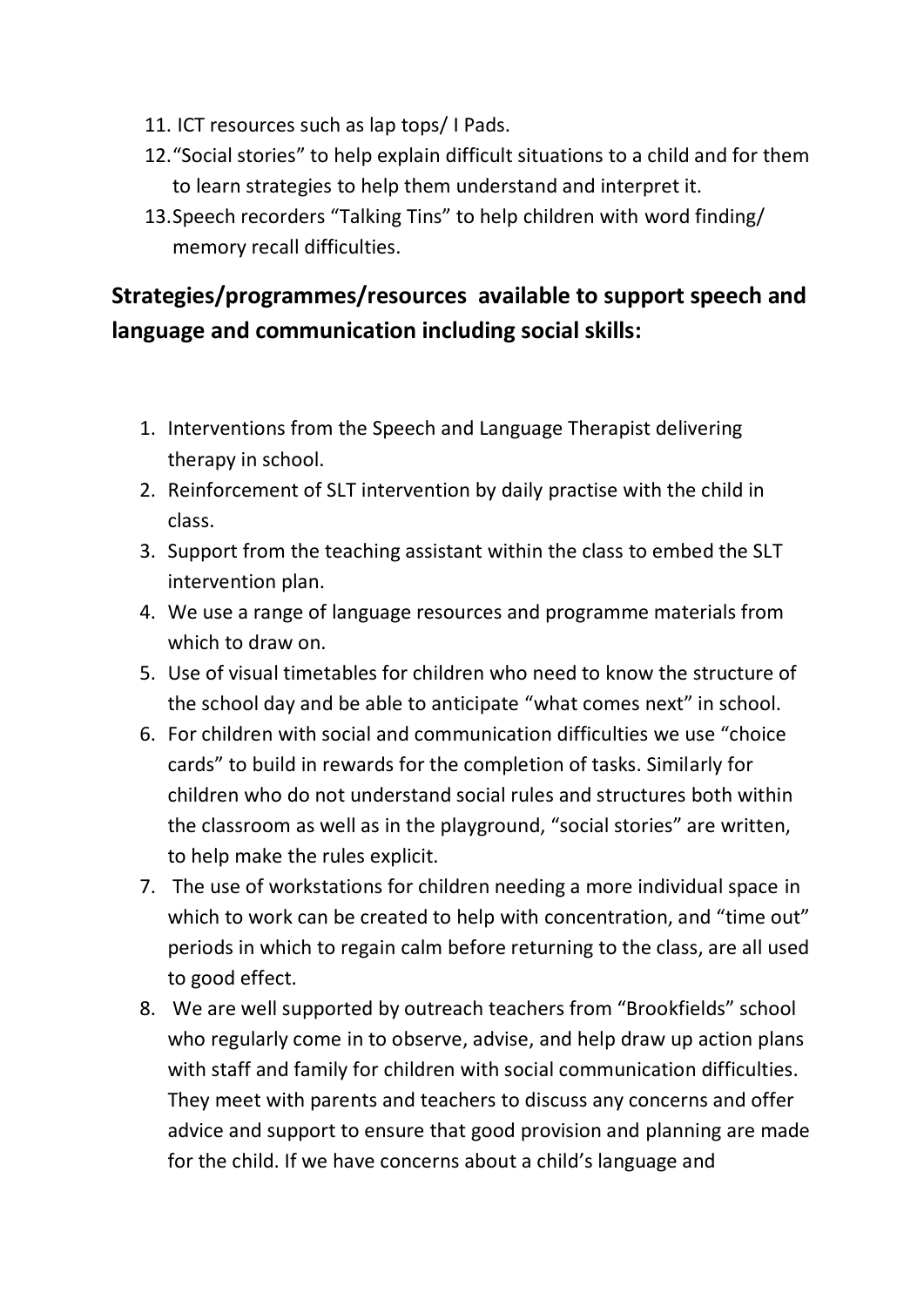understanding we will always keep parents/carers informed so that we can work together to support the child.

# **Strategies to support the development of literacy (reading)/writing).**

- 1. Small group support in class for guided reading/writing.
- 2. Individual daily reading practise.
- 3. Withdrawal intervention group
- 4. Precision teaching
- 5. Phonoogical Awareness Training (P.A.T.)
- 6. "Toe by toe" reading programme.
- 7. "Firm Foundations in Phonics".
- 8. Peer tutoring at the start of each day.
- 9. First class writing.

#### **Strategies to support the development of numeracy:**

- **1.** Small group support in class through guided teaching.
- **2.** Withdrawal in a small group for "catch up" maths activities using specific programmes such as "First Class Number"
- 3. Resources such as "numicon"
- 4. Daily practise using the maths programme "The Power of Ten".
- 5. Peer tutoring at the start of each day
- 6. 1:1 tuition before school
- 7. Use of specialist maths resources online for reinforcement.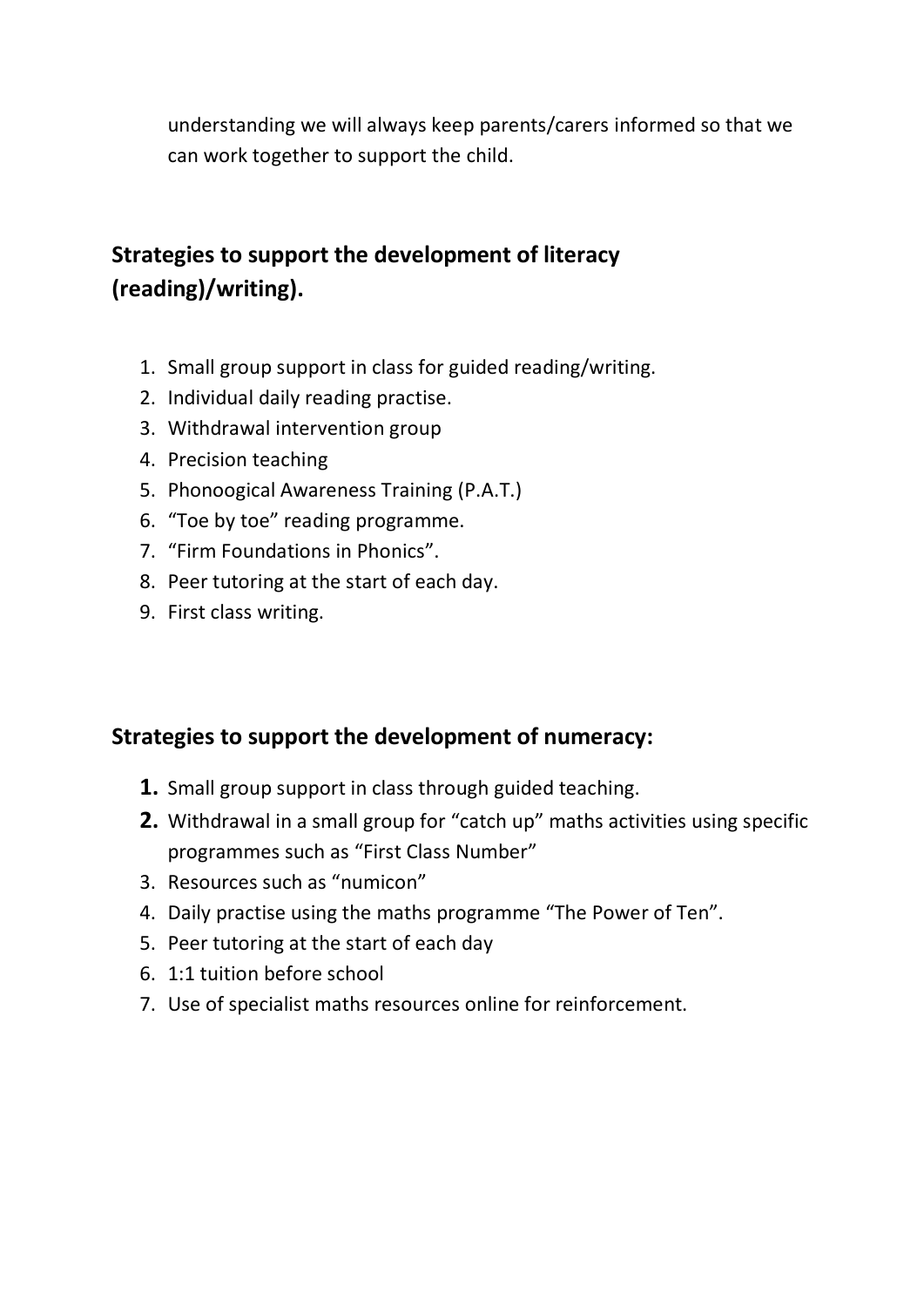# **How we adapt the curriculum and modify teaching approaches to meet SEN and facilitate access.**

- 1. Personalised and differentiated curriculum
- 2. Small group support in class /small group withdrawal support
- 3. 1:1 support in class from a Teaching Assistant to facilitate access or modify resources.
- 4. Specialist equipment
- 5. Individual plans
- 6. Provision map
- 7. Strategies introduced by professionals/specialist services/outreach.

# **How we assess pupil progress towards the outcomes that we have targeted for pupils (including how we involve pupils and their parents/carers), and what do we do when provision of interventions need to be extended or increased.**

At All Saints Upton C.E. Primary School we use a variety of measures

- 1. Observations
- 2. Target setting and pupil progress meetings
- 3. Individual plan, targets, assessment and review (assess/plan/do/review)
- 4. External professionals to undertake observations, proffer advice and assessments.
- 5. Regular reviews and updates of targets with child/parent/carers.
- 6. Assertive mentoring

We aim to meet regularly with, and listen to parents, at least 3 times of year, not only to discuss the activities and support being given to the child with SEN but also to identify what the responsibilities of the parent, the pupil and the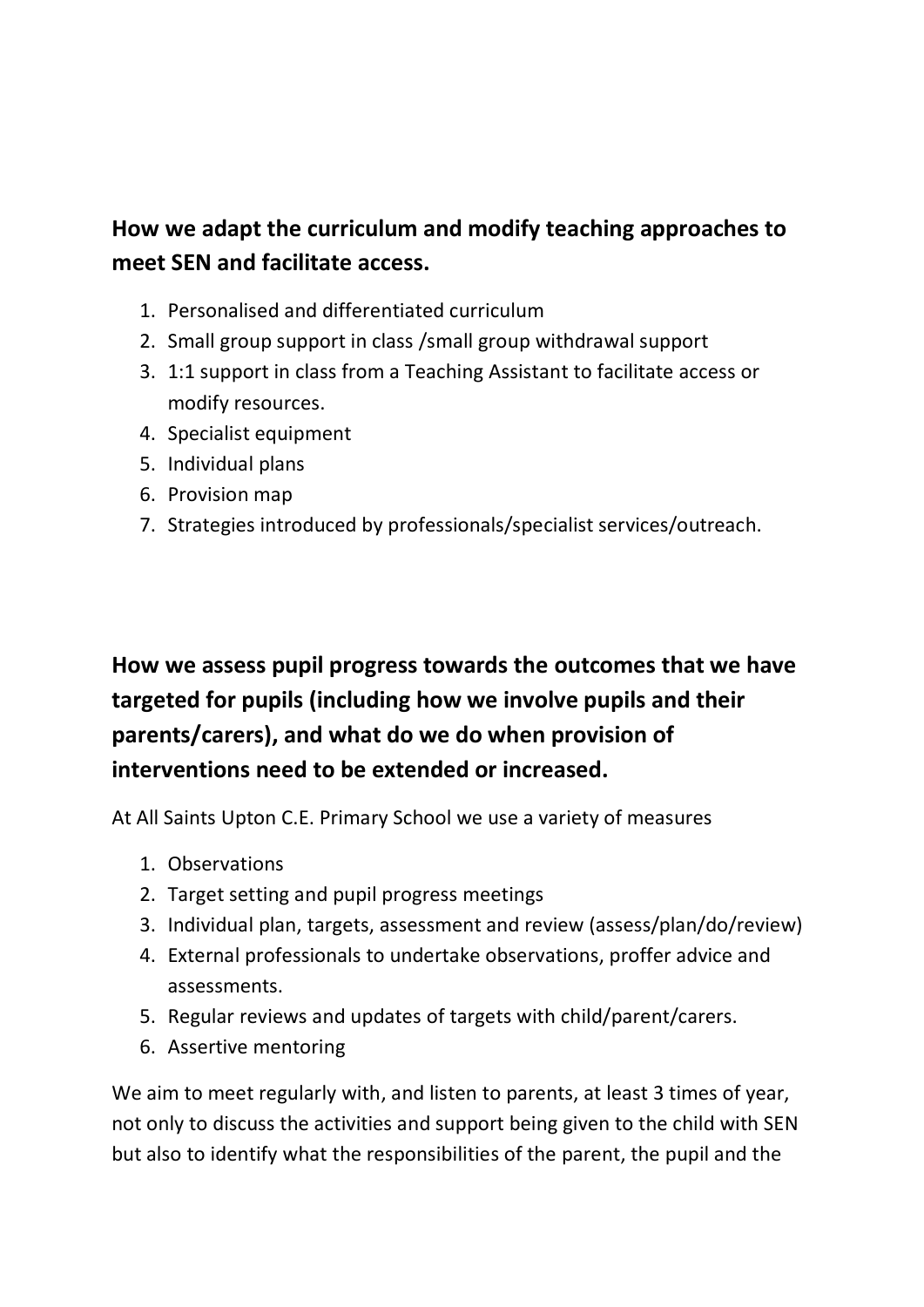school are. In this way we can provide a consistent and transparent approach in order to support the needs of the child.

# **Supervision/support at unstructured times of the day including personal care arrangements.**

- 1. Teaching assistant responsible for personal care of named pupil.
- 2. Named midday supervisor at lunchtime for named child.
- 3. Teaching assistant support for named pupil at lunchtimes/playtimes.
- 4. Teaching assistant support for lunch club for named pupil with difficulty managing his behaviour at unstructured times.
- 5.

# **Strategies used to reduce anxiety, promote emotional wellbeing and develop self- esteem including mentoring.**

- Throughout the school we follow the SEAL curriculum (Social Emotional Aspects of Learning) which helps to build resilience and empathy as well as developing a wider vocabulary with which to express and understand our emotions. In addition we also provide a small group intervention called Silver SEAL for small groups of children from year  $2 - 6$ , who need more opportunities to understand and practise the activities designed to help children express their emotions in different situations. In EYFS(reception) and year 1 we have a comparable small group intervention more appropriate to the developmental age of the children called Ginger Bear.
- For children who have experienced significant change in their lives, or a bereavement, we offer a small group intervention called "Seasons for Growth" which follows a programme of activities to help children from year 2 to process and understand difficulties they may have experienced in the past and build up resilience and confidence to deal with the future.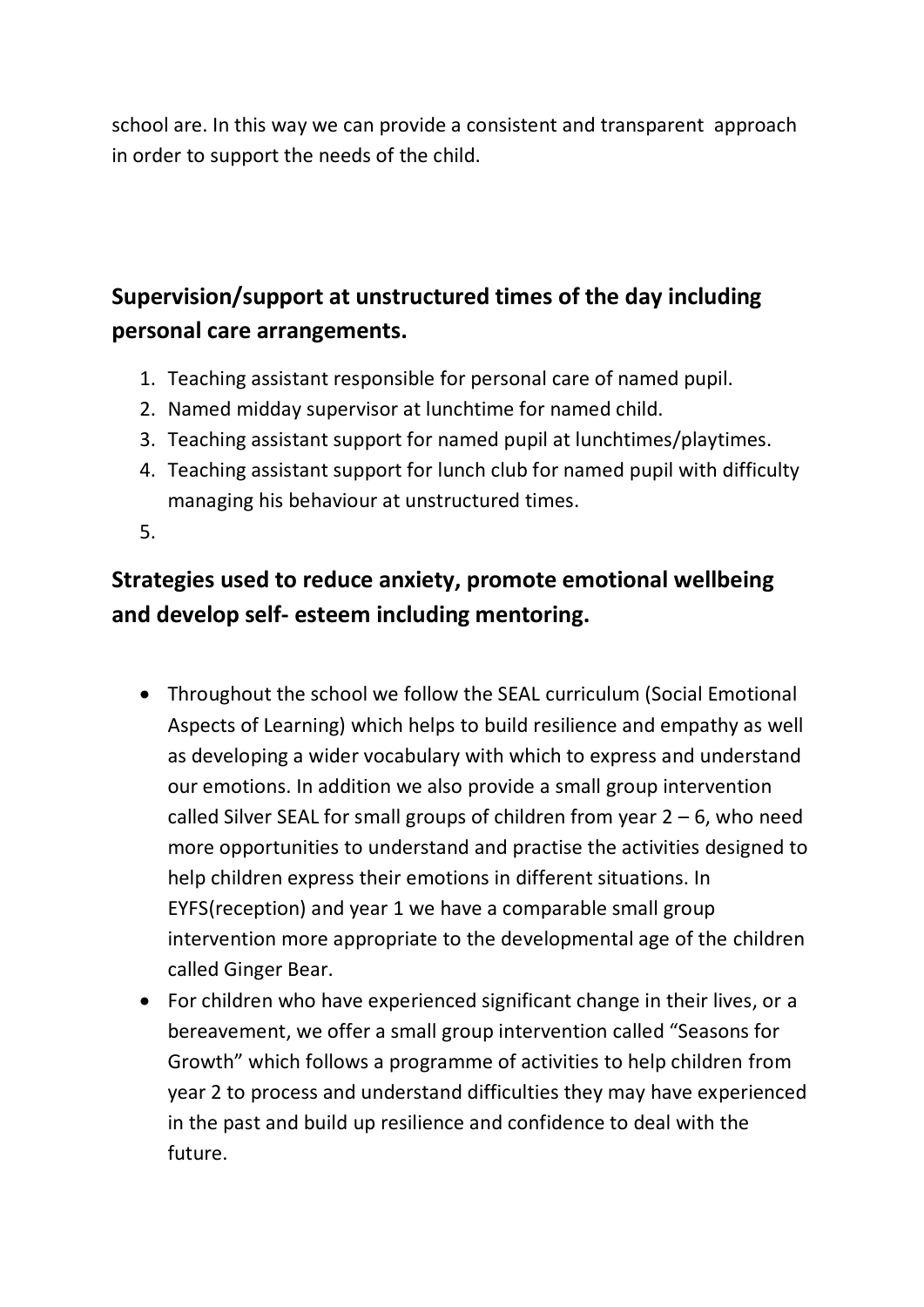- For individual children who have difficulties controlling anger and emotional behaviour we have a range of strategies and interventions. We use software called "Em. Wave" which demonstrates to a child how to become more aware of the physical signs of anger and intense emotion in their body such as increased heart rate and quicker shallower breathing. Through practise we show how we can gain control again through calming techniques. Understanding and recognising the "triggers" that fuel a child's anger /emotion and being able to "read" the signs helps us as teachers employ strategies to reduce the frequency and severity of a child's behaviour causing concern. Time out to calm down, rewards and consequences for inappropriate behaviour as well as peer support are used to good effect.
- In order to encourage a calm transition from home to school, although school starts at 8.55 am, we allow a "staggered" entry in to school where children can settle calmly at the beginning of the school day. Children can come into school from 8.45am. Staff are present to meet and greet them at the door and are available for any quick messages from parents that need to be given before the beginning of the day or to arrange a longer more private meeting at the end of the day.
- In order to monitor our children's well- being we use a software programme called "PASS" (Pupils Attitudes to Self and School) on a regular basis to help us identify pupils who need more emotional support in school and to help us tailor interventions that would seem helpful to build greater resilience.
- For some children we offer a home school book so that we can regularly communicate with parents about how a child's school day has been. For others struggling with confidence, we have a "celebration" book to help children feel more positive about themselves and what they can achieve.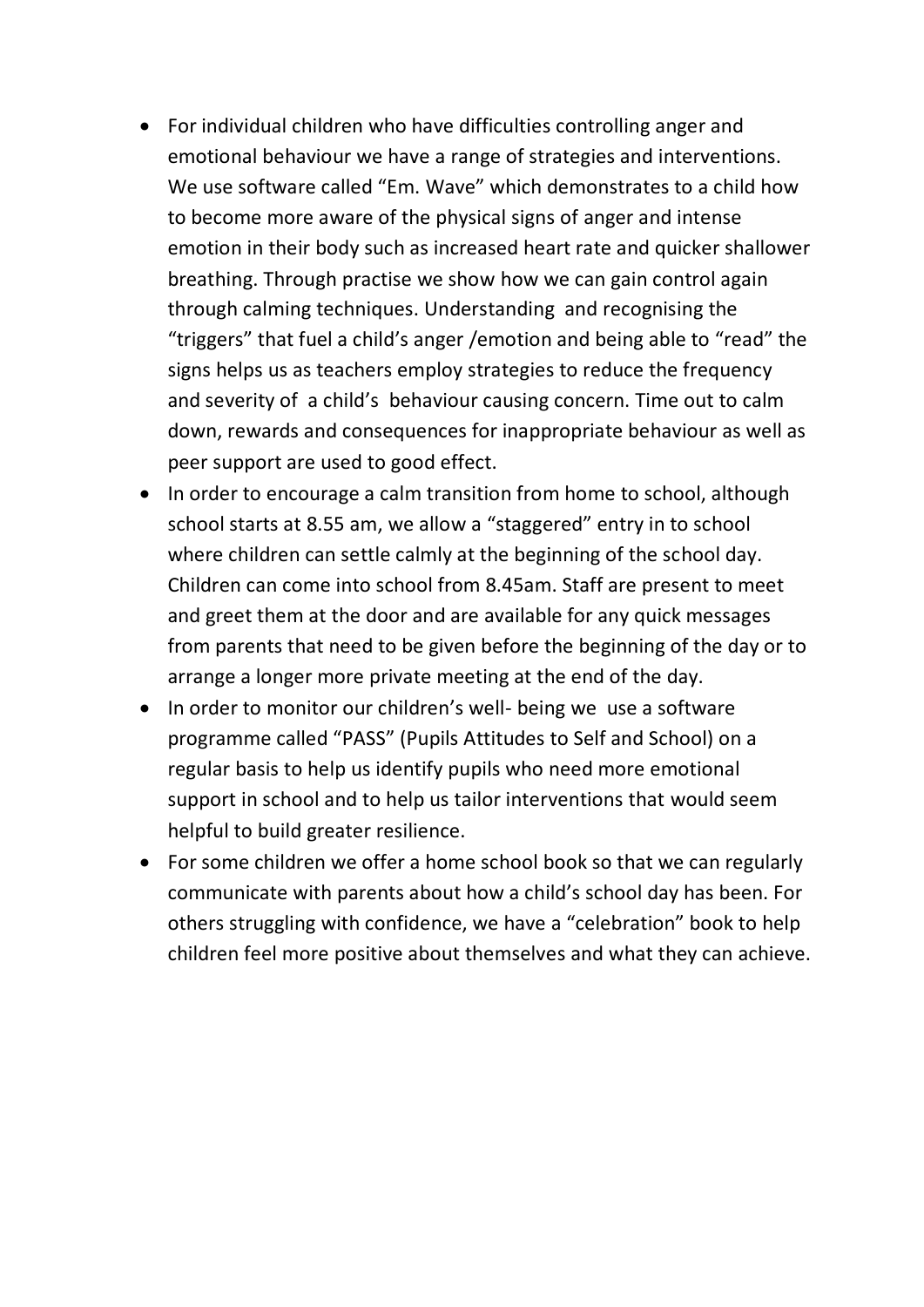#### **What strategies can be put in place to support behaviour?**

- 1. Our behaviour policy underpins how we deal with and support behaviour management
- 2. When a child struggles to manage their behaviour in school we will always keep parents informed. It is essential that your child feels supported by a team of people - family as well as school staff - all of whom understand and respect each other and all of whom adopt a consistent approach together. We may write a "person centred plan" or a "behaviour plan" to ensure that we understand what triggers are causing behavioural issues for your child in school and what realistic targets we can put in place for your child to achieve.
- 3. Consequences and rewards are used in equal measure to help your child learn the boundaries and structures we all need to work within to maintain a happy balance and from which we can reach our potential.
- 4. Daily feedback to parents either after school or by phone ensures that everyone is working to the same end, to help your child feel in control of their behaviour and an important part of our school community.
- 5. We use a programme called "Kids Skills" which we share with families to help a child see an inappropriate behaviour as a skill that they still need to learn. Peers, school, family and child all help to support learning that skill.
- 6. In the event of concerns about a child's ability to understand the impact their behaviour has on their capacity to learn, we can discuss with the family the need for a referral for outreach support . We can draw on expertise in this area from the local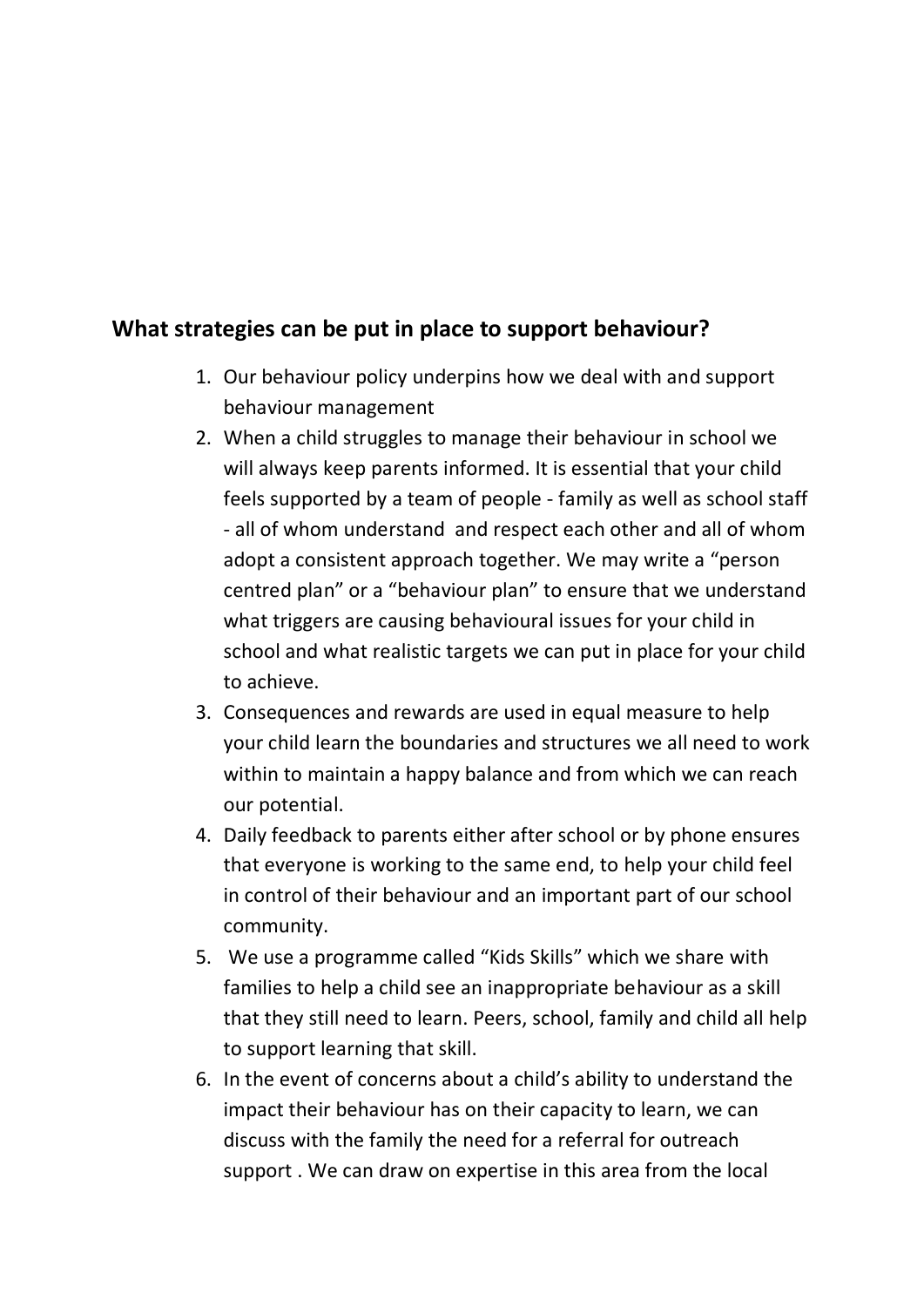authority to use both in school and also for the family/carers to access at home from the "Attendance, and Behaviour Support Team".

- 7. Some children may find unstructured times of the day such as playtimes quite challenging. We encourage children to play with a variety of equipment which fosters cooperative and imaginative play. We have a high ratio of staff to pupils out in the playground "on duty" at playtime, so that we can be with the children and support play opportunities. Many staff lead in promoting different activities on the yard/field with the children and as a result more positive play skills are learnt.
- 8. At lunchtimes, some children who need to have the lunch break "chunked" into shorter periods, are supervised doing different activities, sometimes inside and sometimes outside. Some children have had a designated mid- day assistant again to assist outside after lunch to try to ensure that their time with their peers is as enjoyable as possible. At Key stage 2 we have a shortened lunch break -12.20 – 1.00pm followed by 15mis break later in the afternoon.
- 9. All staff are trained in "Team Teach". This is a positive handling and a holistic approach to behaviour management, involving policy guidance, management of the environment and deployment of staff. It also involves personal behaviour, diversion, defusion and de-escalation. Restraint is only a small part of the framework.

## **How we support pupils in their transition into our school and when they leave us.**

 Before a child enters our reception class parents/carers will have had the opportunity to have visited school, meeting the staff informally for a tour of the building and a short introduction to life at All Saints Upton. This is an important opportunity for parents to discuss any concerns about their child having SEN. The class teacher and nursery nurse will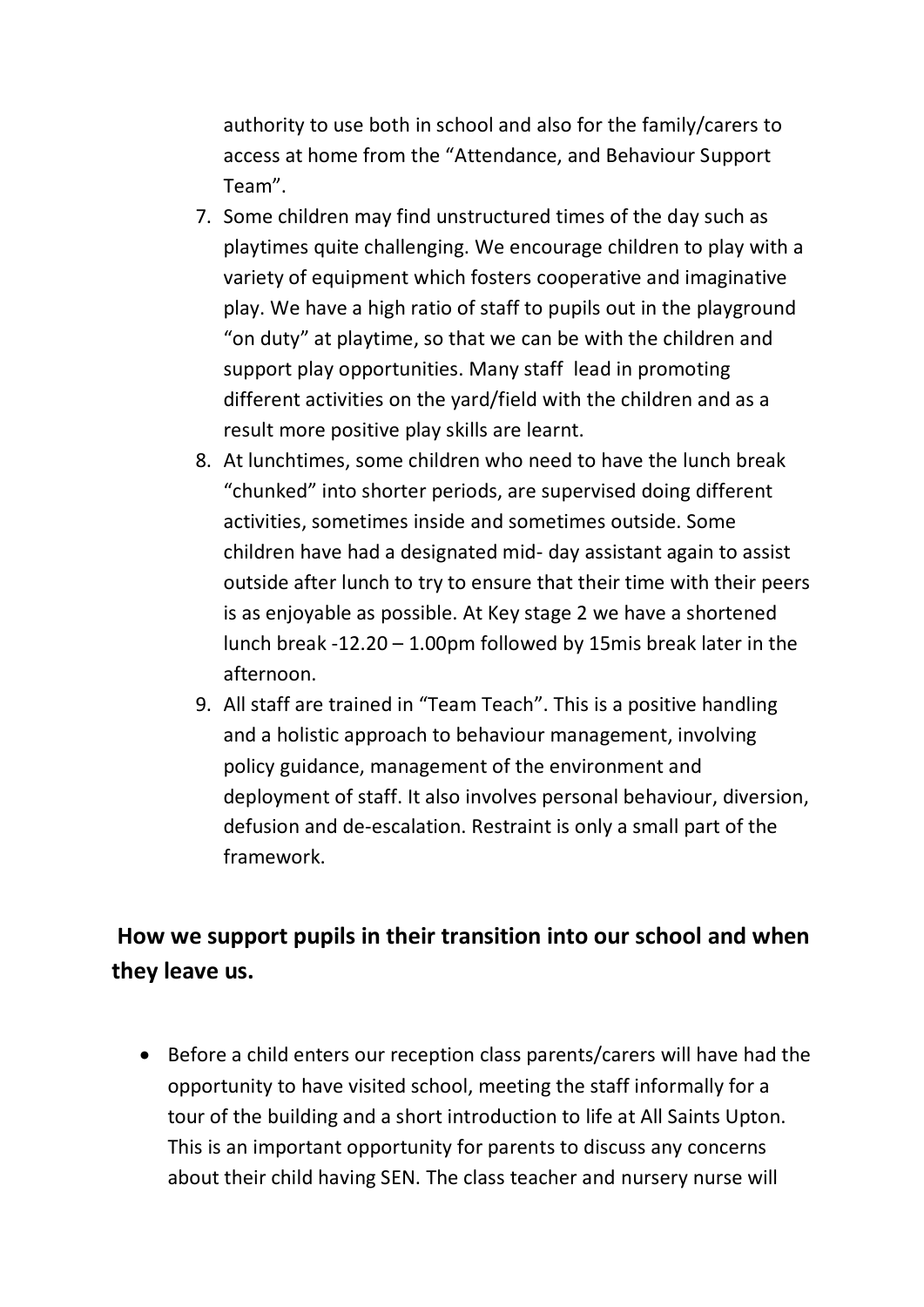visit the home so that the child can once again meet school in their own familiar setting. In the last half term prior to starting we invite each child in to school to have a short visit where they can try some activities and meet their new class mates. We endeavour to make their induction period in their first term as positive and nurturing as we can. This is a time when we can begin to assess and identify if there are any barriers to learning, if less than expected progress is being made and if additional provision and support is needed. In the reception class children start on a part time basis for 3 weeks when they start school. The school day is gradually increased to full time over this period. We have found this to be of great benefit to the children ensuring that transition into school runs as smoothly as possible. For our new starters to the reception class we also try to visit them in their previous "setting"- nursery/ pre -school etc. This gives school an opportunity to meet with the child's key worker and helps us to prepare thoroughly for the introduction of your child to our school.

 Similarly, when our year 6 children are preparing for their transition to high school we meet with their new school's staff to give as complete a picture as possible of each child's learning style and needs. For some children it will be appropriate to arrange a private tour of their new school and an introduction to key staff supporting them. For others we will organise a longer transition period so that your child will visit and stay for a sample of lessons with different teachers. This helps to reassure children that the transition is manageable. Before leaving our school, some of our year 6 may contribute to a "pen portrait" of themselves, which will detail for all their new teachers what their learning style, strengths and needs are. Going to high school is a big but also an exciting step for our children, and we aim to make it as smooth and positive as possible. We are always ready to discuss with parents/carers if there are any worries or concerns they may have around transition. To this end, we work closely with Halton's "transition lead", who can help us support families needing further reassurance. We also use "photo voice" provided by the local authority to help children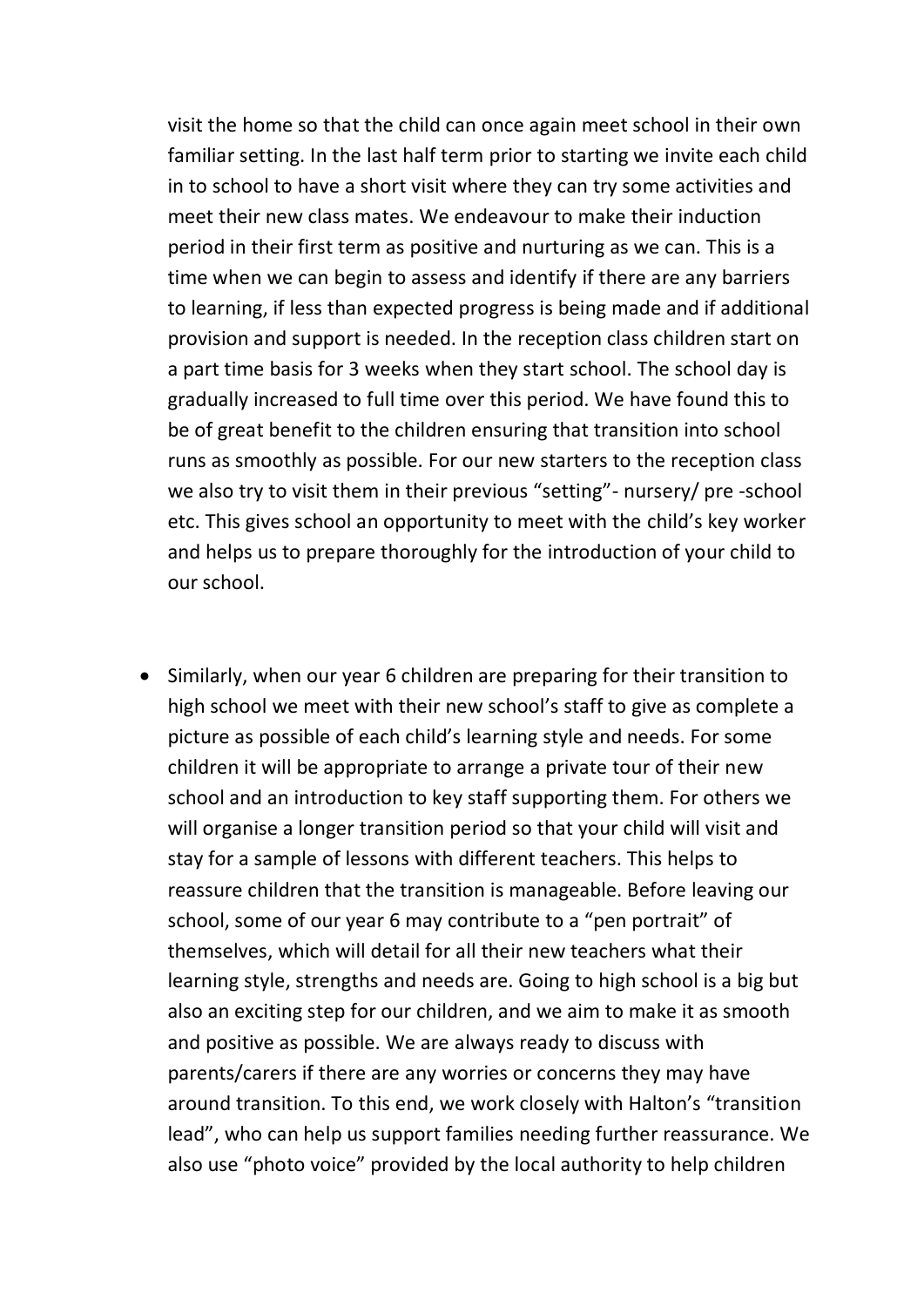who may need a more significant amount of support around transition to come to terms with change and new horizons.

### **Access to strategies, resources, programmes to support SEN occupational therapy/phisiotherapy needs and medical needs.**

In the "Children and Families Act 2014 schools are obliged to make

### **"…arrangements to support pupils with medical conditions. Individual healthcare plans will normally specify the type and level of support required to meet the medical needs of such pupils"**

If we are concerned about a child's coordination, developmental or sensory needs we can, with the consent of the family/carers, make a referral and access assessments, advice and therapy for your child. As teachers we value the advice and support which the Woodview Child Development Clinic provides to our school. Children follow exercise programmes in school, provided by the occupational therapists to help with coordination and fine and gross motor skills. Often on the advice of these professionals we purchase additional equipment to support our children such as "sit and move" cushions, posture packs, special pencil grips and weighted blankets. Children who have been referred are regularly reviewed and assessed by Woodview. Access to support with sleep routines, behaviour concerns, as well as medical needs can all be accessed through a school, or G.P. referral to Woodview. Their nursing staff help draw up "health care plans" for our children who have medical needs, often offering additional training to our staff in the use of best practise for particular new procedures.

# **Extra support for parents and carers and pupils offered by the school/how parents and carers are involved in their child's education.**

 Pupils' views are very important to us. We try and put each child at the centre of our planning to meet their needs and involve them through listening to what they have to say. We use "assertive mentoring" individually with each child, from years  $1 - 6$ , to set learning goals and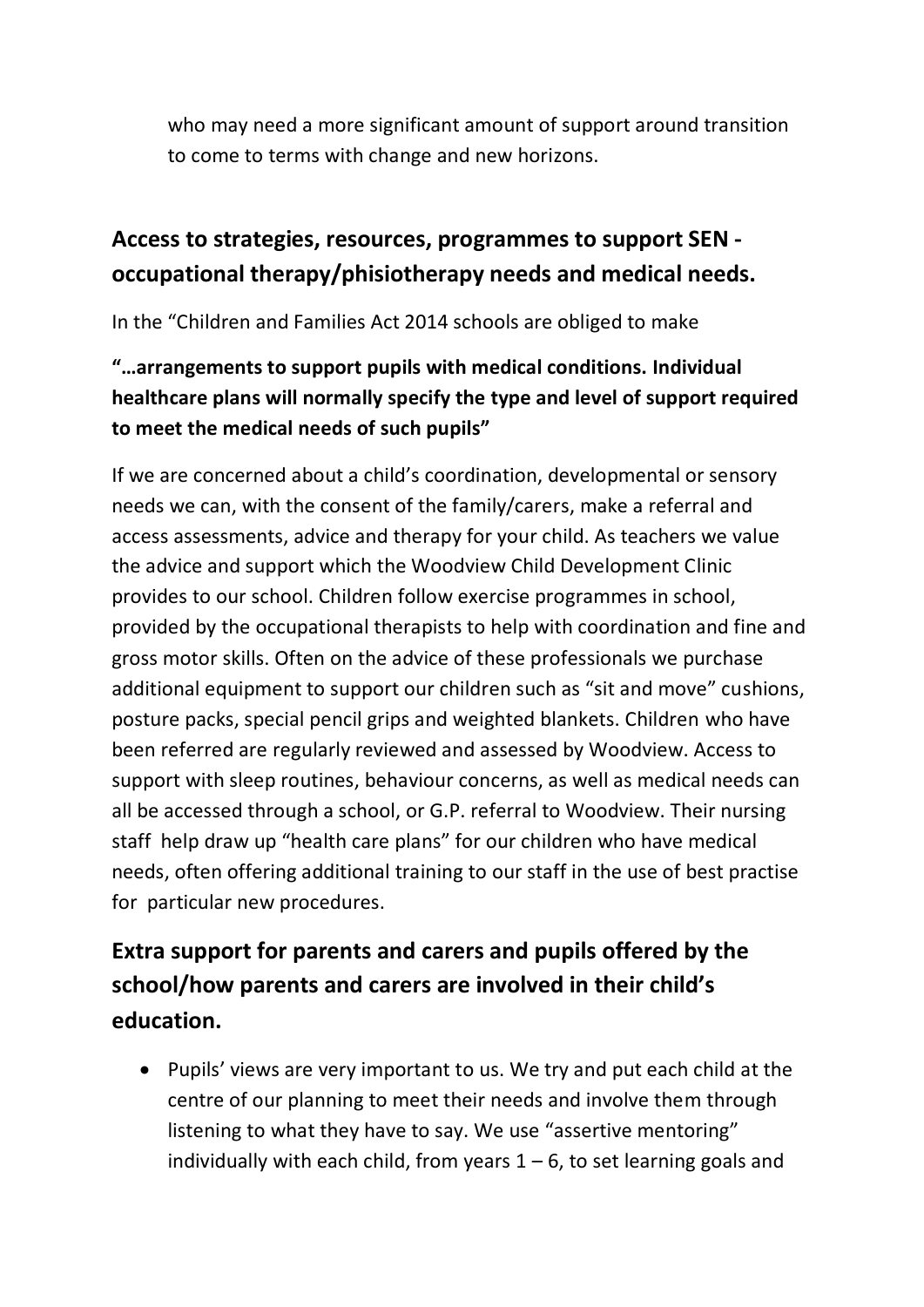review progress, which aims to tailor a much more individual approach allowing each child time to express their feelings about their learning.

- We aim to involve parents in their child's learning providing opportunities to share activities in school to support parents' understanding of topics taught. Teachers regularly show parents what they need to know in order to help their child learn more effectively. Workshops, or after school presentations are offered to parents so that we can share our expertise and involve you as much as possible in your child's learning. Theme/topic projects help parents /carers and their children to get involved at home so that they can have a rich learning environment.
- The school works closely with Halton's CART team who are available to help both school and parents, offering advice and expertise to help ensure parents and carers feel supported.
- Having Upton Children's Centre on our shared site is an invaluable resource which offers many training opportunities for our parents. They provide a full programme of activities available for all ages. Positive parenting and behaviour management classes, baby massage, access to the sensory room and crèche facilities are all readily available to help meet your child's needs.
- We have close links with so many agencies and groups working with children and young families in Halton and are happy to talk to parents/carers about the SEN supports that are available.

# **How additional funding for SEND is used within the school for individual pupils.**

• Schools receive funding for all pupils including those with special educational needs and disabilities. This is used to meet children's needs

• The Local Authority may contribute if the cost of meeting an individual's needs is more than £10,000 per year.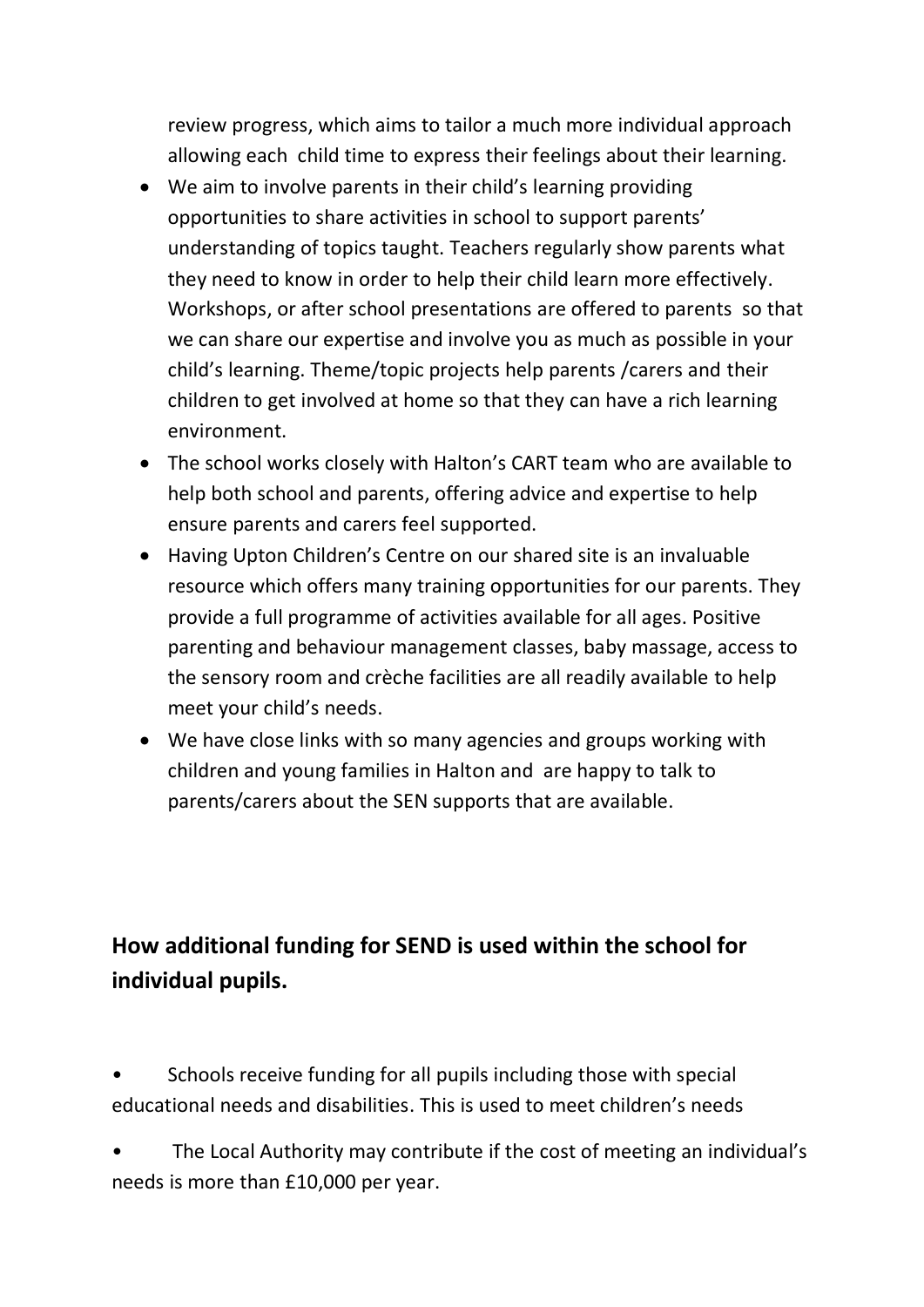• If an assessment of SEND identifies something significantly different to what is usually available, additional funding will be allocated by the Local Authority.

• We use our funding allocations for SEND to maximise the supports and interventions which we offer, prioritising children early so that they can build on strong foundations and reach their potential.